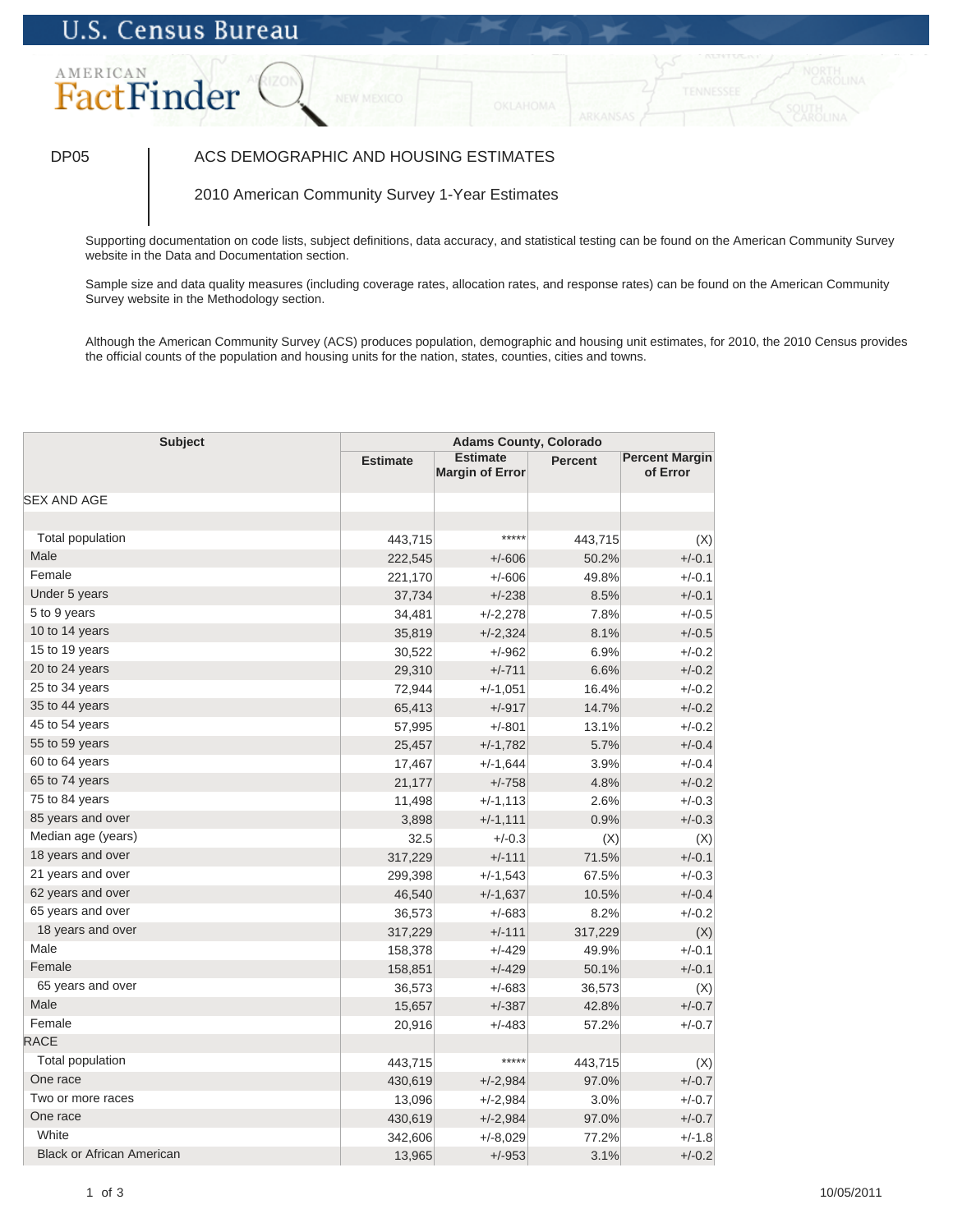| <b>Subject</b>                                                     |                    | <b>Adams County, Colorado</b>             |                |                                   |
|--------------------------------------------------------------------|--------------------|-------------------------------------------|----------------|-----------------------------------|
|                                                                    | <b>Estimate</b>    | <b>Estimate</b><br><b>Margin of Error</b> | <b>Percent</b> | <b>Percent Margin</b><br>of Error |
| American Indian and Alaska Native                                  | 5,872              | $+/-1,890$                                | 1.3%           | $+/-0.4$                          |
| Cherokee tribal grouping                                           | N                  | N                                         | N              | N                                 |
| Chippewa tribal grouping                                           | N                  | N                                         | N              | N                                 |
| Navajo tribal grouping                                             | N                  | N                                         | N              | $\mathsf{N}$                      |
| Sioux tribal grouping                                              | N                  | N                                         | N              | N                                 |
| Asian                                                              | 15,516             | $+/-1,520$                                | 3.5%           | $+/-0.3$                          |
| Asian Indian                                                       | 1,075              | $+/-733$                                  | 0.2%           | $+/-0.2$                          |
| Chinese                                                            | 737                | $+/-569$                                  | 0.2%           | $+/-0.1$                          |
| Filipino                                                           | 464                | $+/-322$                                  | 0.1%           | $+/-0.1$                          |
| Japanese                                                           | 632                | $+/-370$                                  | 0.1%           | $+/-0.1$                          |
| Korean                                                             | 806                | $+/-513$                                  | 0.2%           | $+/-0.1$                          |
| Vietnamese                                                         | 5,741              | $+/-2,395$                                | 1.3%           | $+/-0.5$                          |
| <b>Other Asian</b>                                                 | 6,061              | $+/-2,140$                                | 1.4%           | $+/-0.5$                          |
| Native Hawaiian and Other Pacific Islander                         | 567                | $+/-51$                                   | 0.1%           | $+/-0.1$                          |
| Native Hawaiian                                                    | N                  | N                                         | N              | N                                 |
| Guamanian or Chamorro                                              | N                  | N                                         | N              | N                                 |
| Samoan                                                             | N                  | N                                         | N              | N                                 |
| <b>Other Pacific Islander</b>                                      | N                  | N                                         | N              | N                                 |
| Some other race                                                    | 52,093             | $+/-7,858$                                | 11.7%          | $+/-1.8$                          |
| Two or more races                                                  | 13,096             | $+/-2,984$                                | 3.0%           | $+/-0.7$                          |
| White and Black or African American                                | 1,629              | $+/-929$                                  | 0.4%           | $+/-0.2$                          |
| White and American Indian and Alaska Native                        | 2,375              | $+/-806$                                  | 0.5%           | $+/-0.2$                          |
| White and Asian                                                    | 1,646              | $+/-745$                                  | 0.4%           | $+/-0.2$                          |
| Black or African American and American Indian and<br>Alaska Native | 262                | $+/-302$                                  | 0.1%           | $+/-0.1$                          |
| Race alone or in combination with one or more other                |                    |                                           |                |                                   |
| races                                                              |                    |                                           |                |                                   |
| <b>Total population</b>                                            | 443,715            | *****                                     | 443,715        | (X)                               |
| White                                                              | 353,179            | $+/-7,979$                                | 79.6%          | $+/-1.8$                          |
| <b>Black or African American</b>                                   | 17,203             | $+/-1,290$                                | 3.9%           | $+/-0.3$                          |
| American Indian and Alaska Native                                  | 9,621              | $+/-1,782$                                | 2.2%           | $+/-0.4$                          |
| Asian                                                              | 19,076             | $+/-398$                                  | 4.3%           | $+/-0.1$                          |
| Native Hawaiian and Other Pacific Islander                         | 1,485              | $+/-1,012$                                | 0.3%           | $+/-0.2$                          |
| Some other race<br>HISPANIC OR LATINO AND RACE                     | 57,369             | $+/-8,152$                                | 12.9%          | $+/-1.8$                          |
| <b>Total population</b>                                            |                    | *****                                     |                |                                   |
| Hispanic or Latino (of any race)                                   | 443,715            | *****                                     | 443,715        | (X)<br>*****                      |
| Mexican                                                            | 169,287<br>145,374 | $+/-4,945$                                | 38.2%<br>32.8% | $+/-1.1$                          |
| Puerto Rican                                                       |                    | $+/-869$                                  | 0.3%           | $+/-0.2$                          |
| Cuban                                                              | 1,297<br>498       | $+/-446$                                  | 0.1%           | $+/-0.1$                          |
| Other Hispanic or Latino                                           | 22,118             | $+/-4,946$                                | 5.0%           | $+/-1.1$                          |
| Not Hispanic or Latino                                             | 274,428            | *****                                     | 61.8%          | *****                             |
| White alone                                                        | 235,974            | $+/-221$                                  | 53.2%          | $+/-0.1$                          |
| Black or African American alone                                    | 12,993             | $+/-758$                                  | 2.9%           | $+/-0.2$                          |
| American Indian and Alaska Native alone                            | 2,659              | $+/-720$                                  | 0.6%           | $+/-0.2$                          |
| Asian alone                                                        | 15,280             | $+/-1,519$                                | 3.4%           | $+/-0.3$                          |
| Native Hawaiian and Other Pacific Islander alone                   | 567                | $+/-51$                                   | 0.1%           | $+/-0.1$                          |
| Some other race alone                                              | 175                | $+/-175$                                  | 0.0%           | $+/-0.1$                          |
| Two or more races                                                  | 6,780              | $+/-1,919$                                | 1.5%           | $+/-0.4$                          |
| Two races including Some other race                                | 496                | $+/-598$                                  | 0.1%           | $+/-0.1$                          |
| Two races excluding Some other race, and Three or<br>more races    | 6,284              | $+/-1,749$                                | 1.4%           | $+/-0.4$                          |
| Total housing units                                                | 163,229            | $+/-954$                                  | (X)            | (X)                               |

Data are based on a sample and are subject to sampling variability. The degree of uncertainty for an estimate arising from sampling variability is represented through the use of a margin of error. The value shown here is the 90 percent margin of error. The margin of error can be interpreted roughly as providing a 90 percent probability that the interval defined by the estimate minus the margin of error and the estimate plus the margin of error (the lower and upper confidence bounds) contains the true value. In addition to sampling variability, the ACS estimates are subject to nonsampling error (for a discussion of nonsampling variability, see Accuracy of the Data). The effect of nonsampling error is not represented in these tables.